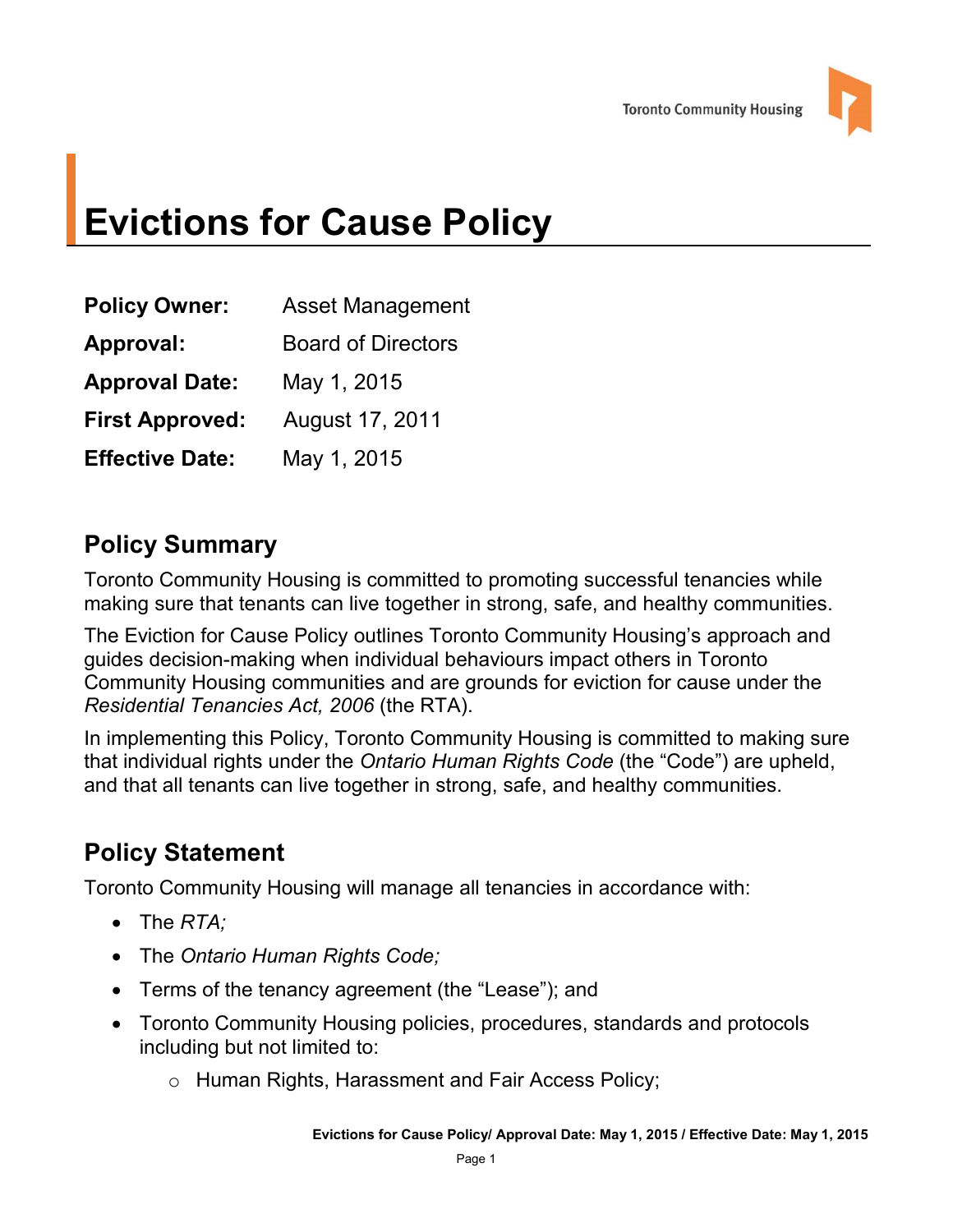

o The established tenant complaint process.

While Toronto Community Housing recognizes the gravity and impact of eviction, it is prepared to pursue eviction when the legal grounds for eviction exist and the problem cannot be resolved in the interest of the community without pursuing eviction.

# **Purpose**

The goal of the Policy is to promote successful tenancies while maintaining safe and harmonious communities.

 repair of its buildings and ensuring that it does not interfere with the rights of tenants as As a landlord, Toronto Community Housing is responsible for the maintenance and defined by the RTA**.** 

The policy outlines principles and standards Toronto Community Housing will use to deal with actions and behaviours that result in tenants not complying with their responsibilities, interfere with the rights of other tenants or the landlord, or undermine community safety.

# **Scope**

 $\overline{a}$ 

 income (RGI) and market tenants. It also applies to occupants, visitors, and guests This Policy applies to all residential tenants directly managed by Toronto Community Housing and tenants living in contract managed buildings, including rent-geared-toinsofar as tenants are responsible for the conduct of all occupants, guests, and visitors who they invite onto the residential complex<sup>1</sup>.

The Policy is concerned with behaviours that could lead to eviction under the RTA and applies to the following stipulated causes for eviction:

- Substantial interference with reasonable enjoyment or with other rights, interests or privileges;
- Damage to property;
- Illegal acts; and,
- Impairment of safety.

 1 The tenant is also responsible for the conduct of any visitor or guest that an occupant of their unit has invited onto the residential complex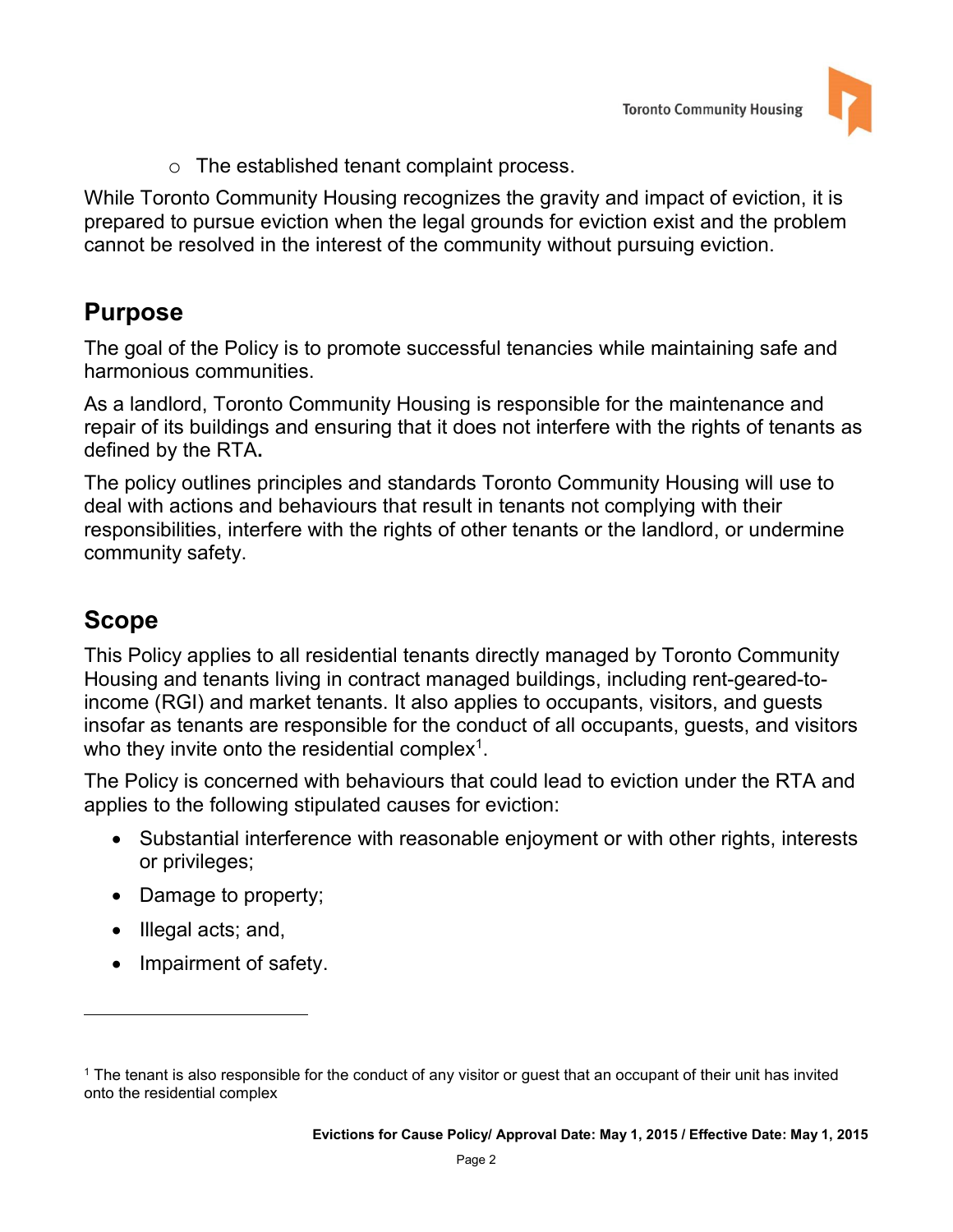

This Policy does not apply to the following:

- Fraud and misrepresentation of income;
- Arrears:
- Illegal sublet unauthorized occupancy;
- Ceasing to qualify for social housing; or,
- Ending the tenancy and/or relocation for demolition, conversion, repairs or sale of the property.

# **Values**

Toronto Community Housing, its staff and tenants are committed to promoting successful tenancies while maintaining harmonious, safe, healthy and liveable communities.

In making decisions about evictions for cause, we will:

- recognize the right of each individual to be treated fairly, with respect and without discrimination. Toronto Community Housing will not accept harassment or discrimination towards any tenant, or employee;
- recognize tenants as responsible and able participants in maintaining their own successful tenancy and healthy communities**;**
- tenancy as the result of of vulnerabilities, including but not limited to mental • recognize that some tenants may face barriers in maintaining a successful health issues, or disabilities. We will abide by our duty to accommodate under the *Ontario Human Rights Code*;
- make decisions based on what we believe to be reliable information. full and fair consideration of complaints; objective assessment of the facts, and, judgment of what will best solve the issue for the community.

# **Standards**

Toronto Community Housing will:

1) use sufficient**,** relevant and objective facts to support decisions in the eviction process;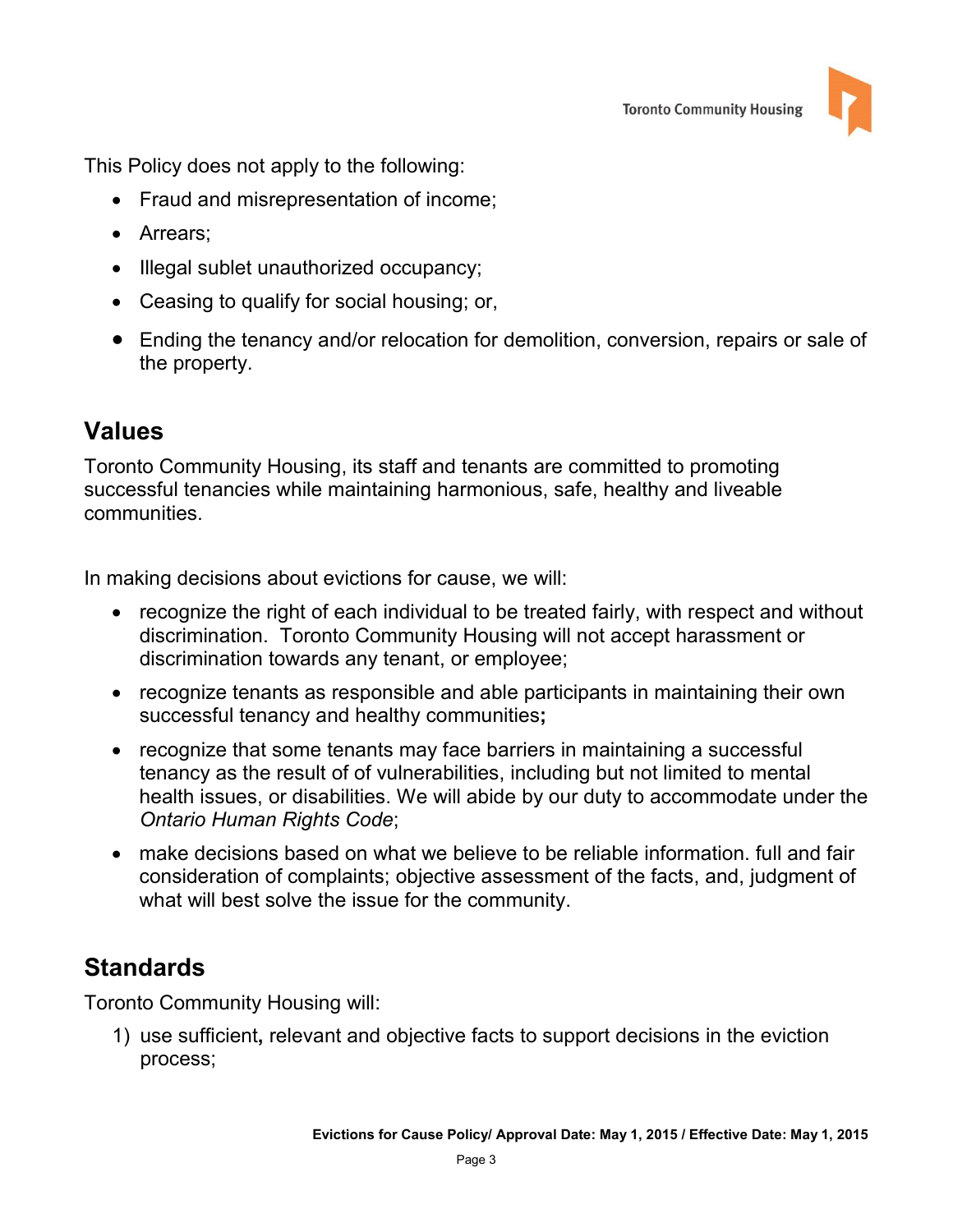

- 2) discuss the situation with the tenant prior to making an application to evict with the Landlord and Tenant Board. Sometimes it is not reasonably possible or appropriate to meet with the tenant. In these cases, clear documentation of the circumstances is required;
- 3) issue only the appropriate notices of termination, which clearly describe for the tenant the conduct and legal grounds that justify the notice**;**
- 4) Inform tenants of the services offered through legal aid clinics as well as the need for translation services upon Toronto Community Housing issuing a Notice to Terminate a Tenancy; and,
- be available to them including information about shelters. 5) Ensure that, where an order to terminate a tenancy has been issued by the Landlord and Tenant Board, tenants are sent information on supports that may

Toronto Community Housing will not pursue evictions for complaints or incidents that occurred more than three (3) years earlier unless there are extremely compelling reasons to do so such as:

- The incident is part of a pattern of behaviour that continues to impact the community;
- Similar or related incidents have occurred since the original incident;
- Toronto Community Housing was not aware of the incident and it has the potential to seriously impact the community; or,
- Other reasons set out in the procedures.

# **Definitions**

**Visitors:** Persons who visit a tenant and do not require temporary accommodation with the tenant (visitors do not sleep in the tenant's unit). Visitors are not part of the tenant's household. Visitors maintain a home address outside the tenant's unit.

 tenant's unit. **Guests**: Persons who require temporary accommodation with a tenant (guests do sleep in the tenant's unit but only for a maximum of 30 days within any 12-month period unless they are a "Special Case" as defined by the Visitor and Guest Policy). Guests are not part of the tenant's household. Guests maintain a home address outside the

**Occupants:** For Rent-Geared-to-Income (RGI) tenancies, an cccupant is a person who is a declared member of an RGI household, who has been added to the household with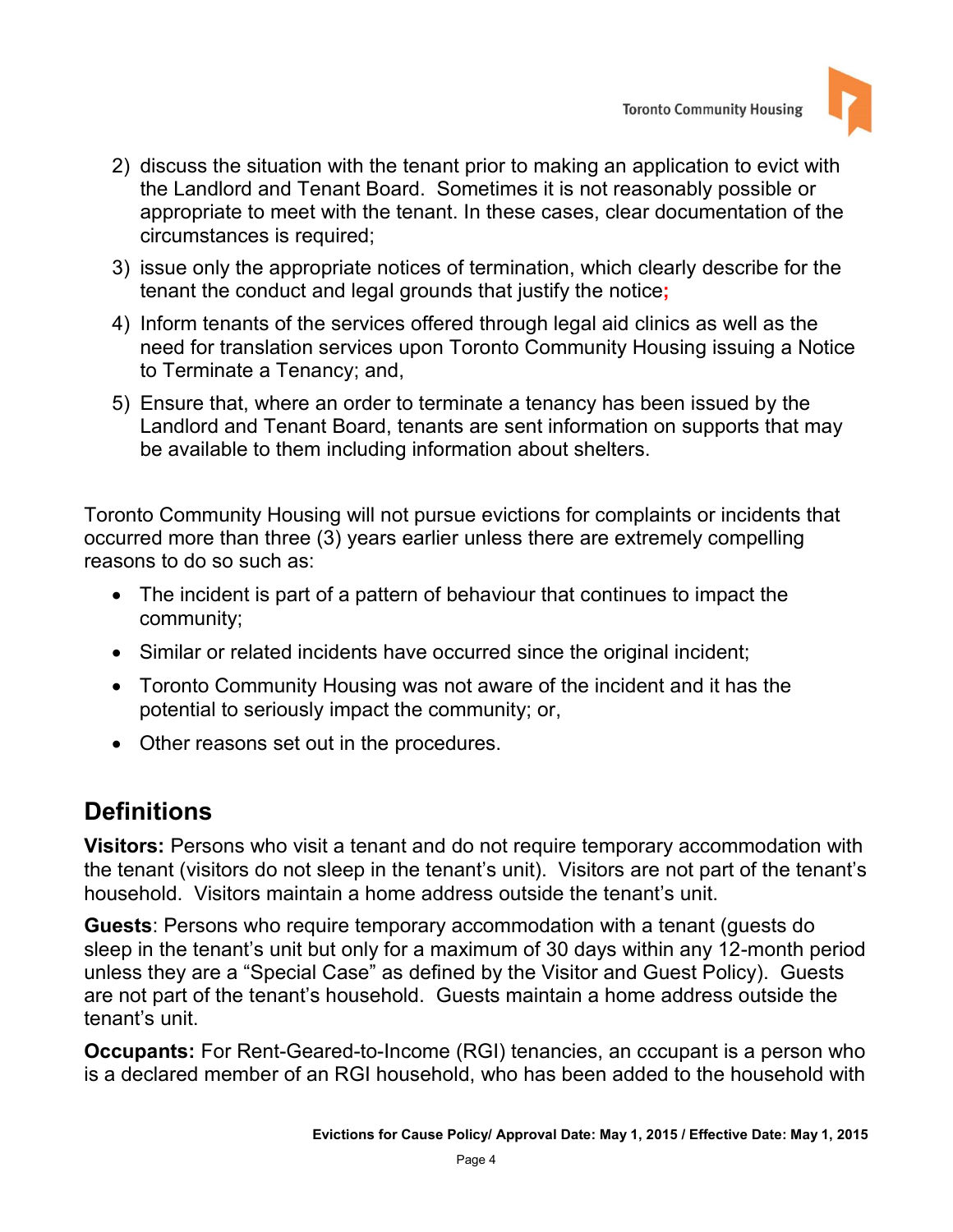

 Community Housing. Toronto Community Housing's consent, but who has not signed a lease with Toronto

For market rent tenancies, an cccupant is a person who has been added to a market household, with Toronto Community Housing's consent, but has not signed the lease, or an undeclared person who is living in a market rent unit together with the tenant.

occupants have no right to live in the tenant's unit once the tenant moves out.

 **Tenants:** Persons who have signed a lease and have all tenant rights and responsibilities related to the tenancy.<sup>2</sup>

# **Policy Details**

Toronto Community Housing handles incidents that could lead to eviction in a balanced manner, taking into consideration the specific fact situation; a tenant's individual circumstances; Toronto Community Housing's responsibilities to all tenants and staff; and, Toronto Community Housing's responsibility to respect human rights, procedural fairness and transparency.

### *A Balanced Approach*

Apply a balanced approach to maintaining harmonious healthy communities as well as individual tenancies – the key consideration is what will best solve the problem for the community

Use a problem-solving approach, including alternative resolution methods, giving the tenant an opportunity to correct the problem and negotiating agreements where appropriate

Facilitate separate third party support services when a tenant faces barriers or difficulties maintaining their own successful tenancy and healthy communities.

### *Fair Review and Resolution*

 $\overline{a}$ 

 2 In certain circumstances as defined by the *Residential Tenancies Act* the spouse of a tenant may become a tenant when the tenant dies or vacates the unit. This provision does not apply to some or all of Toronto Community Housing's rental units. Anyone faced with this situation must speak with their Operating Unit Manager.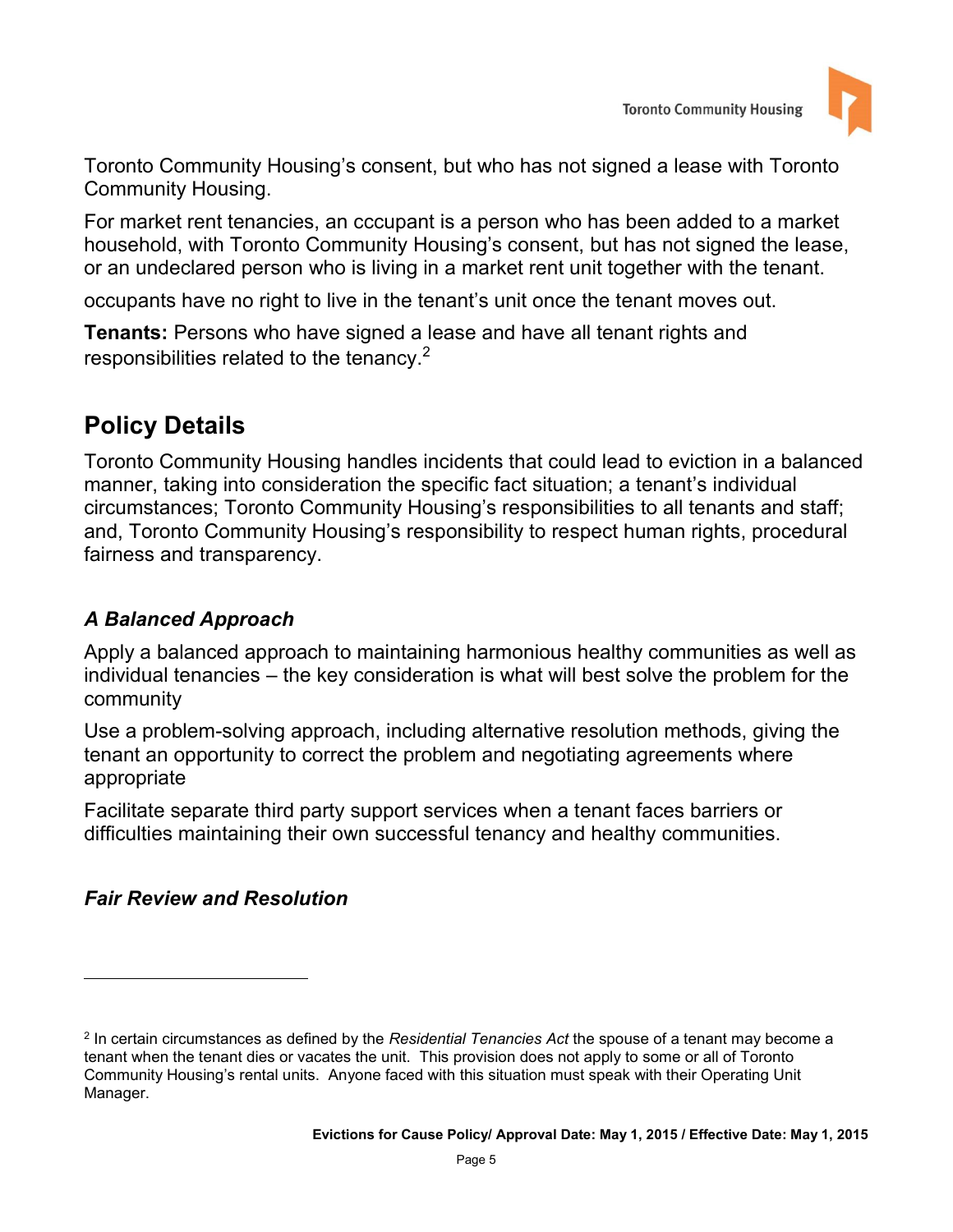

 Toronto Community Housing will ensure that complaints are addressed and investigated in a consistent, fair and timely manner to reduce escalation.

 Community Housing will provide and communicate clear, enforceable and progressive When a tenant does not abide by the terms of the lease, and/or the RTA, Toronto consequences that reflect the severity and persistence of the behaviour.

#### *Circumstances Warranting Eviction*

While Toronto Community Housing recognizes the seriousness of eviction and the impact it can have on some tenants for whom Toronto Community Housing is the only source of secure permanent housing, we will pursue eviction when:

- and the circumstances constitute grounds for eviction under the RTA; despite all efforts to resolve the problem, the actions of a tenant, household, pet, guest or occupant continue to negatively impact tenants, staff or the community,
- eviction may be pursued immediately in very serious situations, generally involving serious impairment of safety or serious criminal activity.

# **Compliance and Monitoring**

Toronto Community Housing will:

- develop and maintain procedures to assist staff in interpreting and applying this policy;
- ensure clear documentation practices are in place;
- monitor the effectiveness of this Policy in responding to and reducing incidents and behaviours that negatively impact the health of communities; and,
- provide quarterly reports to the Board on eviction rates.

# **Governing and Applicable Legislation**

- *Residential Tenancies Act, 2006*
- *Housing Services Act, 2012*
- *Municipal Freedom of Information and Protection of Privacy Act*
- *Ontario Human Rights Code*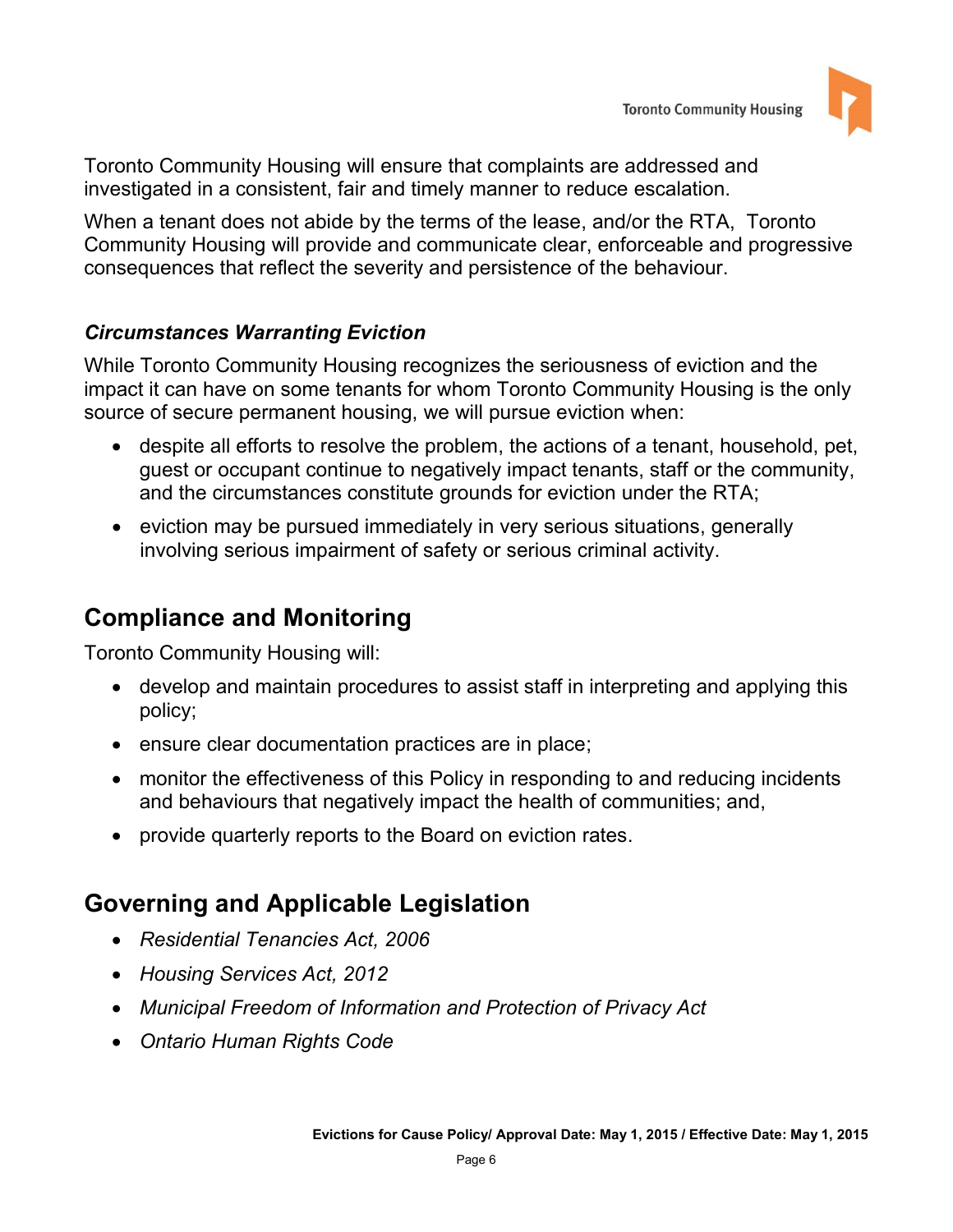

# **Related Policies and Procedures**

- Evictions for Cause Procedures
- Guidelines for Documentation